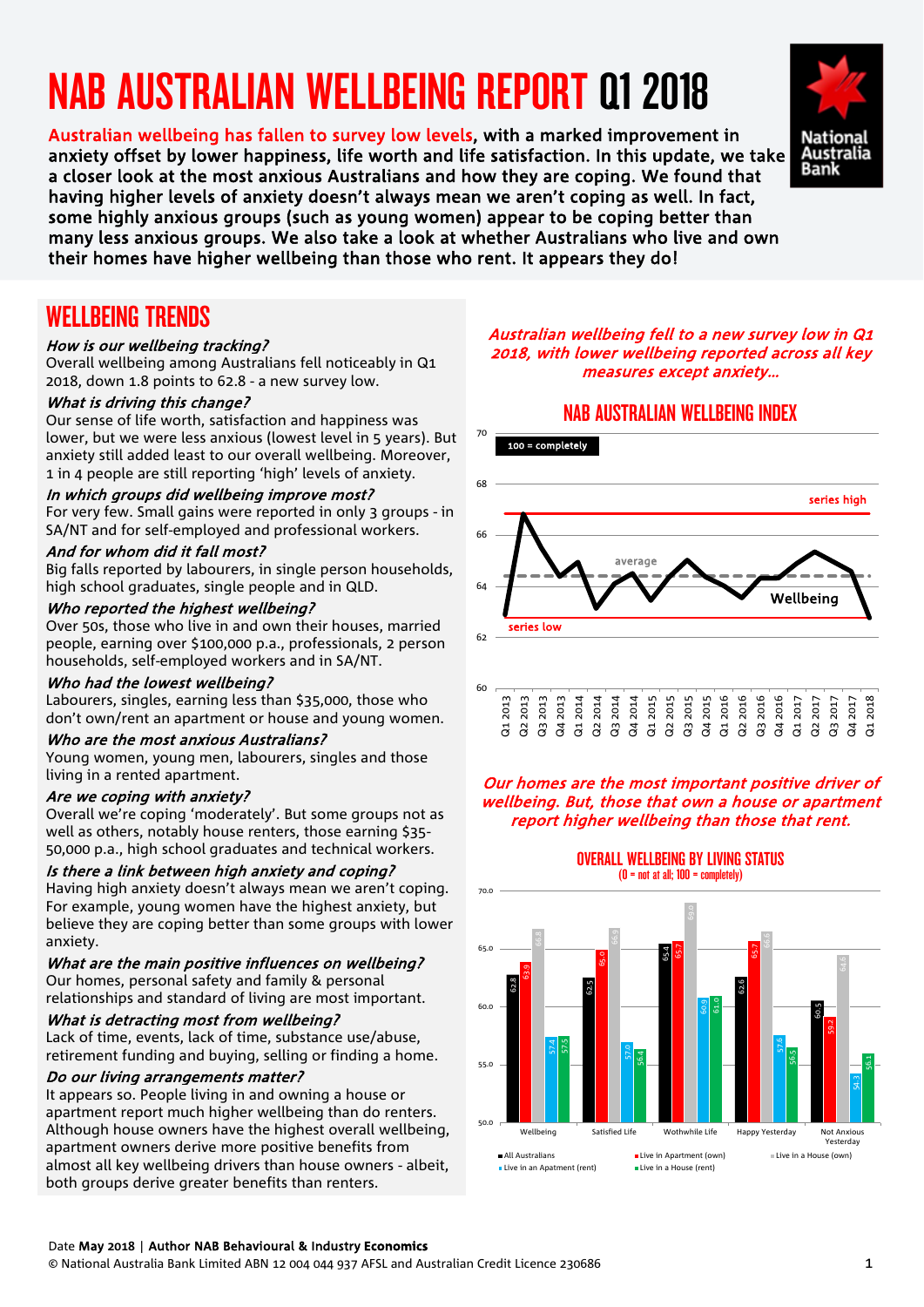## MAIN REPORT

### NAB AUSTRALIAN WELLBEING INDEX



Lower wellbeing was evident in nearly all monitored demographic groups - it was lower in 46 of the usual 48 groups in Q1 2018 (we have added a new demographic category relating to people's living arrangements and home ownership position).

Wellbeing fell most for labourers, in single households, high school graduates, single people and in QLD. It rose in SA/NT and for professional workers, but only modestly.

Overall wellbeing was highest for over 50s (67.4 points) - both men (68.4 points) and women (66.7 points), for those who live in and own a house (66.8 points), married people (66.6 points), those earning over \$100,000 p.a. (66.2 points), professional workers (65.9 points) and 2 person households (65.8 points).

Labourers had the lowest wellbeing (53.3 points), followed by single people (55.2 points), those earning less than \$35,000 p.a. (56.8 points), whose living arrangement don't include owning or renting an apartment or house (56.8 points) and young women (57.0 points).

Among some other key findings, wellbeing was lowest in VIC (61.8 points) just ahead of TAS (61.9 points), QLD (61.9 points) and WA (62.0 points). It also remains lower in capital cities (where anxiety levels are also highest).

Men (62.8 points) and women (62.7 points) reported broadly similar levels of wellbeing and across all index components. But young women had the lowest wellbeing by gender and age by some margin, and reported much lower wellbeing in regards to 'not anxious yesterday' and happiness.

The NAB Australian Wellbeing Index fell to a new survey low 62.8 points in Q1 2018. This was down from 64.6 points in Q4 2017 and now sits well below its long-term average level (64.4 points).

Lower wellbeing was driven by lower levels of happiness (down 3.7 points to 62.6), life satisfaction (down 3.6 points to 62.5) and sense of life worth (down 3.0 to 65.4 points).

This offset an encouraging improvement in anxiety, with Australians scoring "not anxious yesterday" 60.5 points (57.4 in Q4).

It is however still of some concern that over 1 in 4 Australians continued to report 'high' levels of anxiety during the quarter.



#### NAB AUSTRALIAN WELLBEING INDEX - ALL CATEGORIES (100 = completely)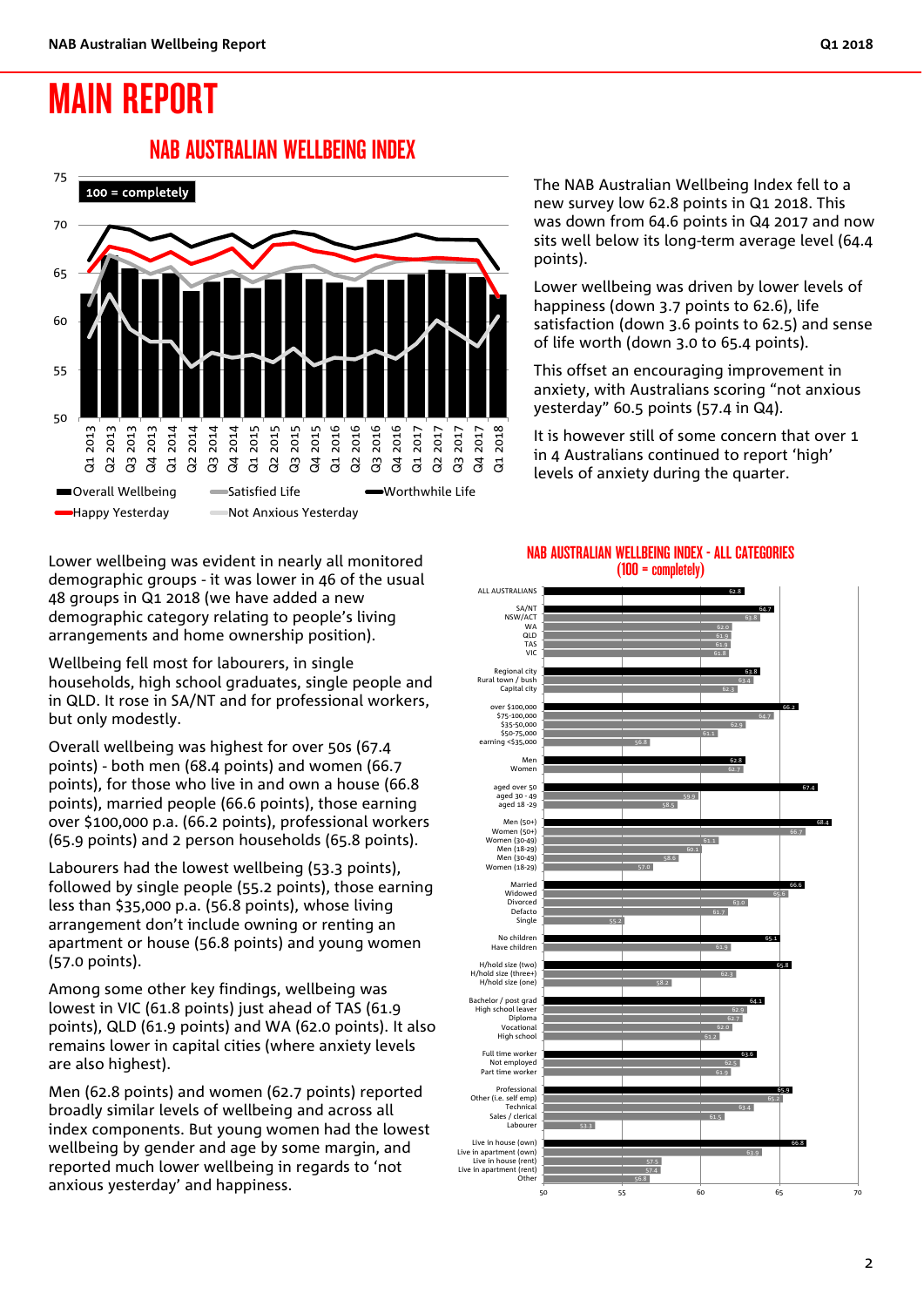## A CLOSER LOOK AT ANXIETY

Anxiety is consistently identified as the biggest detractor of our overall wellbeing and there are number of factors than can cause our anxieties - some not so obvious and some much more complex (see thought bubbles on the following page for some examples).

NAB's research also shows that some demographic groups are more anxious than others.

Young women (18-29 years old) are the most anxious across all demographic groups, scoring just 49.8 points out of 100 for 'not anxious yesterday', well below men over 50 who are the least anxious group (69.6 points).

Other groups that reported higher levels of anxiety in Q1 2018 included 18-29 year olds (50.9 points), young men (52.0 points), labourers (53.1 points), single people (53.6 points), people who rent an apartment (54.3 points), men aged 30-49 (54.9 points), people whose living arrangements are other than renting or owning a house or apartment (55.5 points) and people in a defacto relationship (55.5 points).

But having high levels of anxiety doesn't always mean we aren't coping with it. In fact, the chart on the right (which measures how we are coping with anxiety based on a score out of 100 where 100 is 'completely' coping) shows that while young women have the highest anxiety, they are coping with it better than many other groups with lower anxiety including middle-aged women, self-employed workers, those renting a house, low income earners, high school graduates, technical and part time workers.

At the same time, Australians living in TAS have the lowest anxiety of all states, but they are also coping with their anxiety less well than Australians living in all other states. Australians earning \$35-50,000 p.a. had the lowest anxiety by income, but also scored lowest for coping with anxiety.

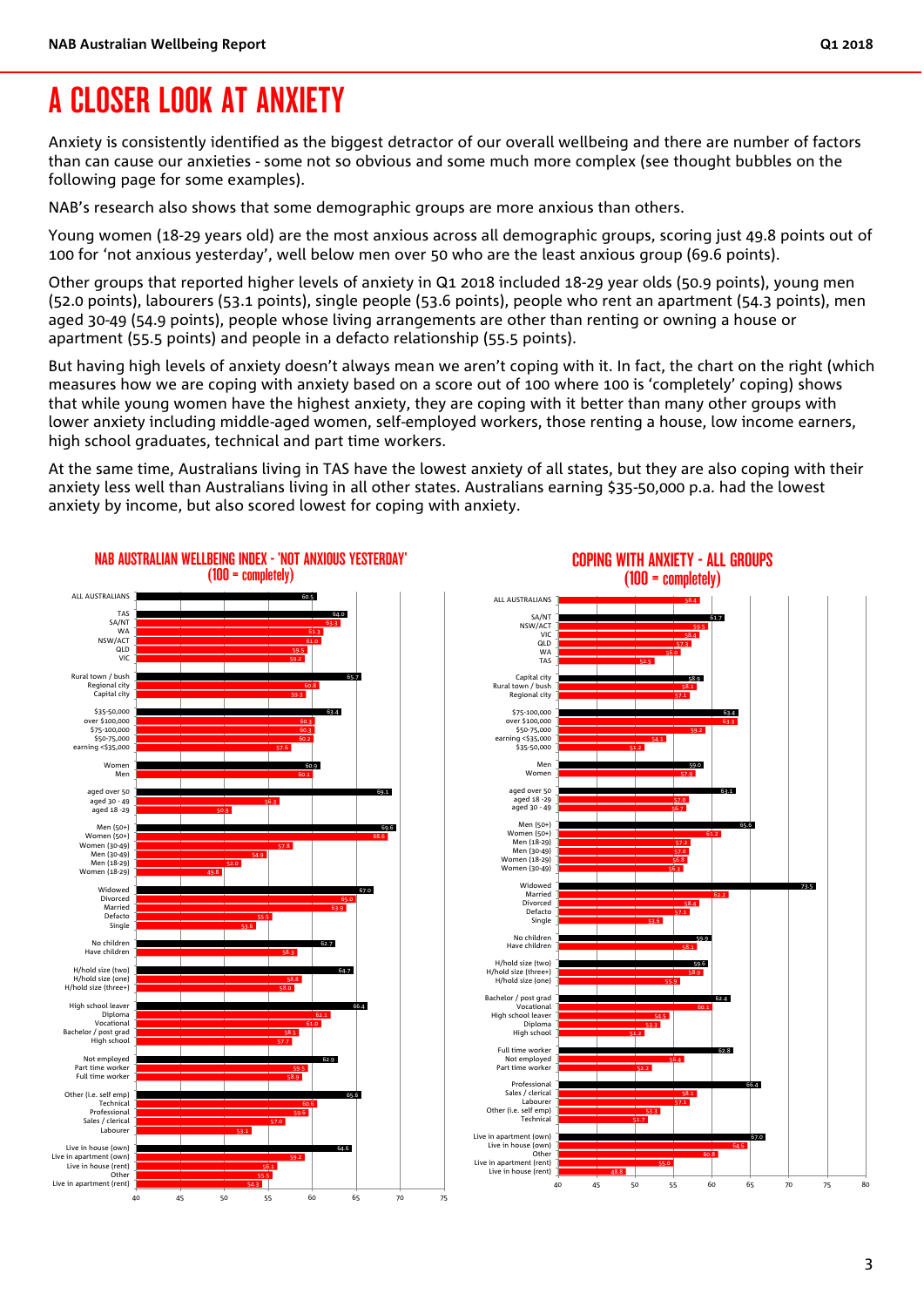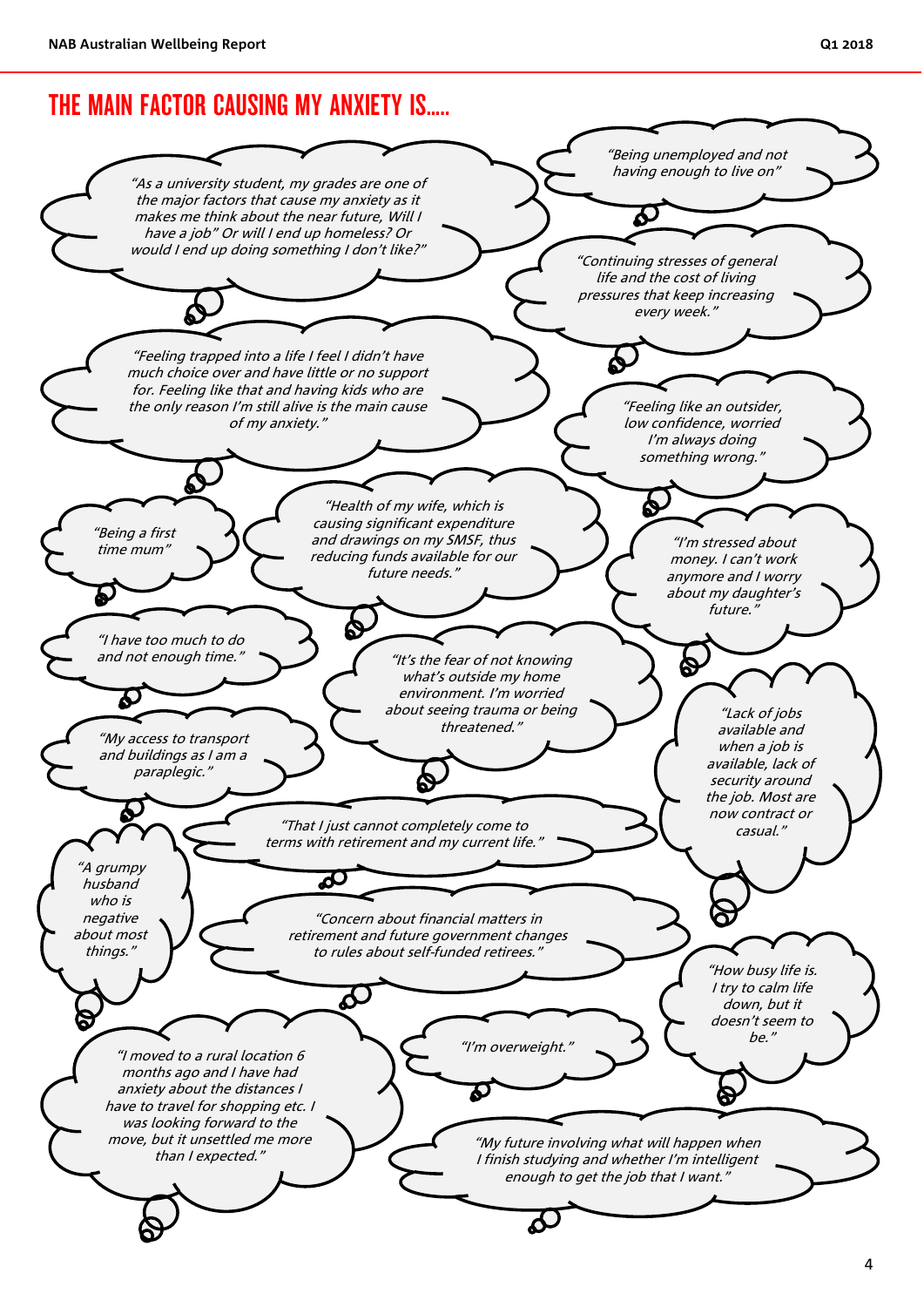## THE IMPACT OF GENERAL FINANCES & MONEY ON OVERALL WELLBEING

Australians were asked to tell us what impact their general finances and money had on their overall wellbeing in the last 3 months.

Overall, the impact in net balance terms was negative (-5).

However, for some groups, the impact was far worse.

Not surprisingly, the lowest income earning Australians (earning less than \$35,000 p.a.) were the most negatively impacted (-33).

Other groups that also experienced a big negative impact on their wellbeing from the finances included people who lived in a rented house (-29), Tasmanians (-24), labourers (-23), widows (-22), young women aged 18-29 (-22) and Australians living in rural towns or in the bush (-21).

In contrast, general finances and money contributed most positively to the wellbeing Australians who lived in and owned their own apartments (+29), professional workers (+16), earned more than \$100,000 p.a. (+11), owned their house (+7) and have a bachelor degree or post graduate qualification (+7).

Typically, people in these categories also tend to be at the higher end of the income spectrum, or are in a stronger wealth position because of their home ownership position.

-29 -21 -19 7 29 -23 -15 -3 -3 16 -14 -6 4 -14 -13 -12 -9 7 -15 -5 0 0 -9 1 -22 -17 -14 -12 5 -22 -10 -5 -5 2 5 -10 -7 -1 -10 0 -33 -11 -3 6 11 0 -21 -12 0 -24 -12 -12 -2 -1 -1 -5 -40 -30 -20 -10 0 10 20 30 40 Live in house (rent) Live in apartment (rent) Other Live in house (own) Live in apartment (own) Labourer Other (i.e. self emp) Sales / clerical Technical Professional Not employed Part time worker Full time worker Diploma High school leaver High school Vocational Bachelor / post grad H/hold size (one) H/hold size (three+) H/hold size (two) Have children No children Widowed Defacto Divorced Single Married Women (18-29) Women (30-49) Women (50+) Men (30-49) Men (18-29) Men (50+) aged 18 -29 ەر .......<br>aged 30 - 49 aged over 50 Women Men earning <\$35,000 \$50-75,000 \$35-50,000 \$75-100,000 over \$100,000 Rural town / bush Regional city Capital city TAS QLD SA/NT VIC WA NSW/ACT ALL AUSTRALIANS POSITIVE **IMPACT NEGATIVE** 





IMPACT OF GENERAL FINANCES & MONEY ON WELLBEING (positive/negative, net balance)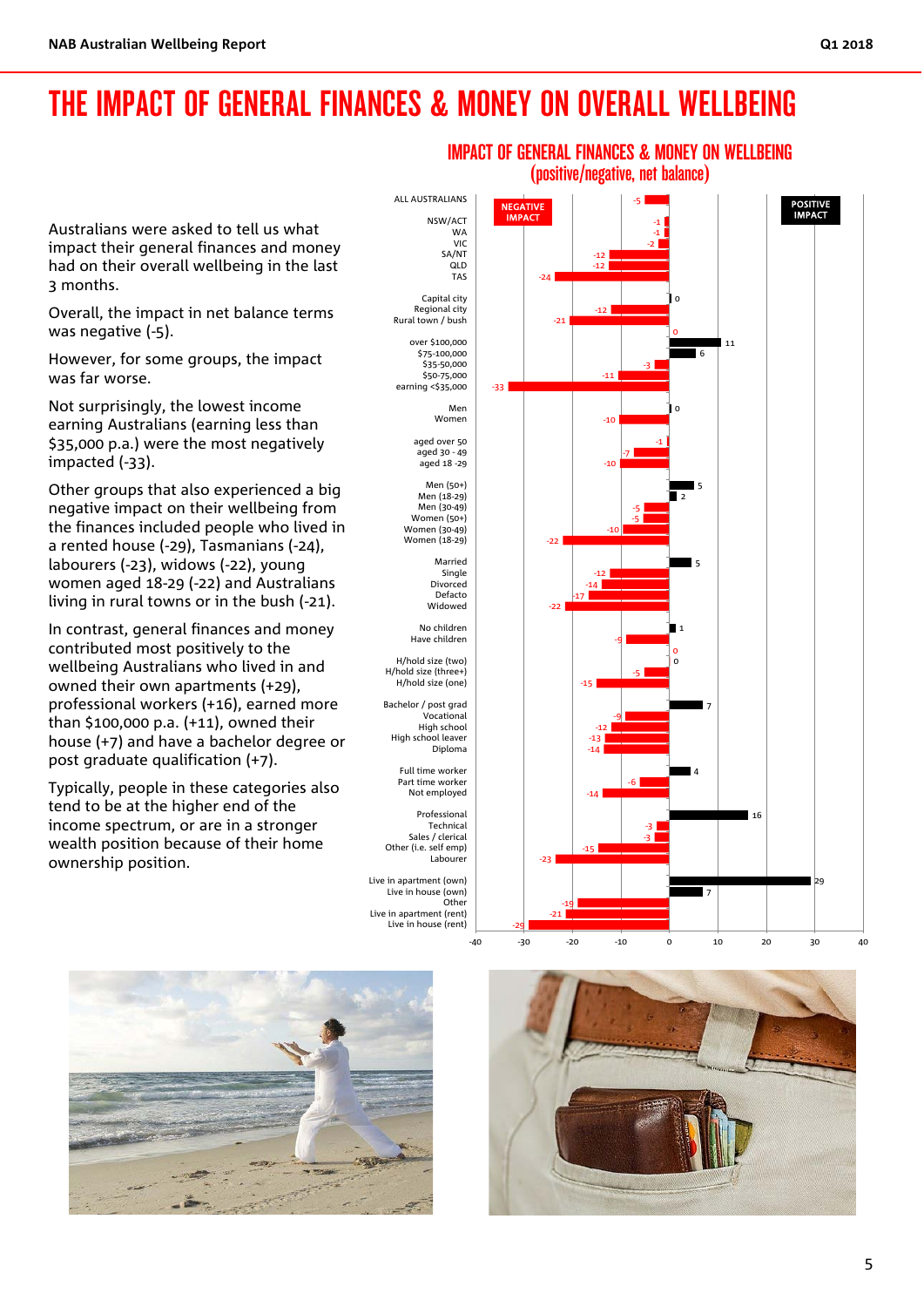## FACTORS THAT IMPACT OUR WELLBEING



For the average Australian, the home they live in, their personal safety and family and personal relationships and their standard of living contributed the most to their overall sense of personal wellbeing in Q1 2018.

The key detractors were lack of time, events (such as abuse, victimisation), substance use and abuse, ability to fund retirement and buying, selling and finding a home.

But there were some big differences in the contribution these wellbeing drivers made across key groups.

By gender, there was little difference in opinion across the main contributors, although they impacted men a little more positively than women.

For all other drivers, more men enjoyed a positive (or less negative) impact than did women, except for social media (the same).

Some drivers also contributed positively to the wellbeing of men, but detracted from the wellbeing of women - most notably physical appearance, buying, selling and finding a home and time to get to work.

Even in the areas that detracted from wellbeing, the negative impact was far greater for women than for men, especially when it came to events and lack of time.



The opinions of men and women over the age of 50 were broadly aligned. But the opinions of middle-aged men and women (30-49 years old) and young men and women (18-29 year old) differed considerably, and significantly more so among young people.

More young women derived wellbeing benefits from their homes than young men, but young men were more positive (or less negative) for all other drivers - and in many cases the difference was very large. This was particularly evident in regards to the wellbeing impact from their mental wellbeing, physical appearance, physical health and lack of time.

There were also very big differences between low and high income earners. Significantly more high income earners enjoyed higher wellbeing benefits from all drivers (except lack of time), than the lowest income group, especially when it came to their standard of living, ability to fund retirement, the future and wok and job issues.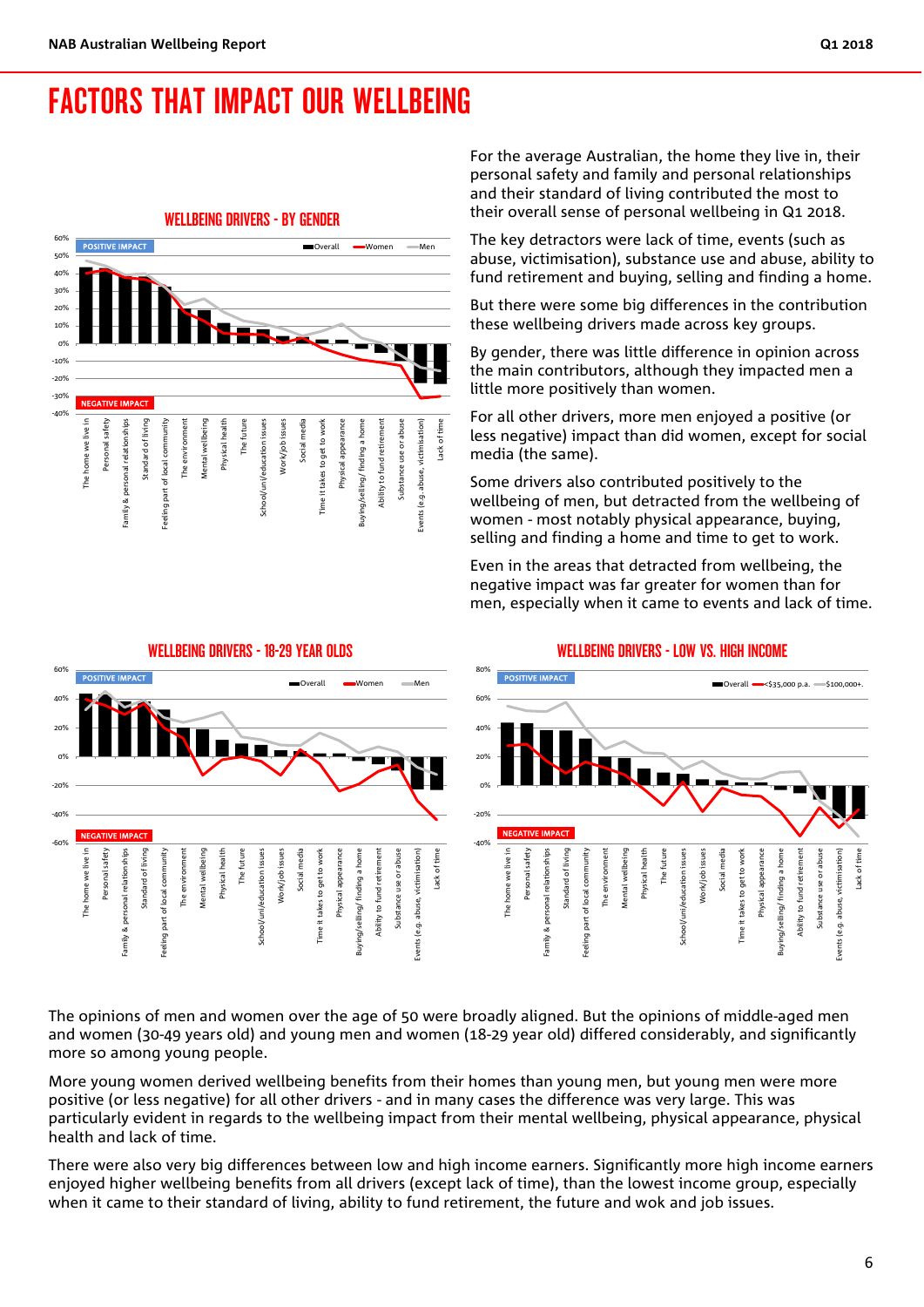

#### WELLBEING DRIVERS - LIVING STATUS



In order to better understand how our current living arrangements impact our wellbeing, we have added a new demographic category which we will continue to monitor going forward.

The survey results suggest our current living status is a significant factor influencing our overall wellbeing.

In fact, Australians who live in and own their house or apartment report much higher levels of overall wellbeing than those who rent - and significantly higher across all key measures of wellbeing.

Interestingly, house and apartment renters have broadly similar levels of wellbeing. But house owners reported noticeably higher levels of wellbeing than apartment owners - and across all measures, especially when it came to 'not anxious yesterday'.

Although house owners had the highest levels of overall wellbeing, people living in and owning an apartment appear to derive more positive (and less negative) benefits from nearly all key wellbeing drivers than do house owners.

That said, both groups derived greater wellbeing benefits across nearly all drivers than did renters

This may be suggesting that the stability provided by home ownership outweighs the often large financial responsibility (e.g. mortgage and home loan payments) for many home owners.